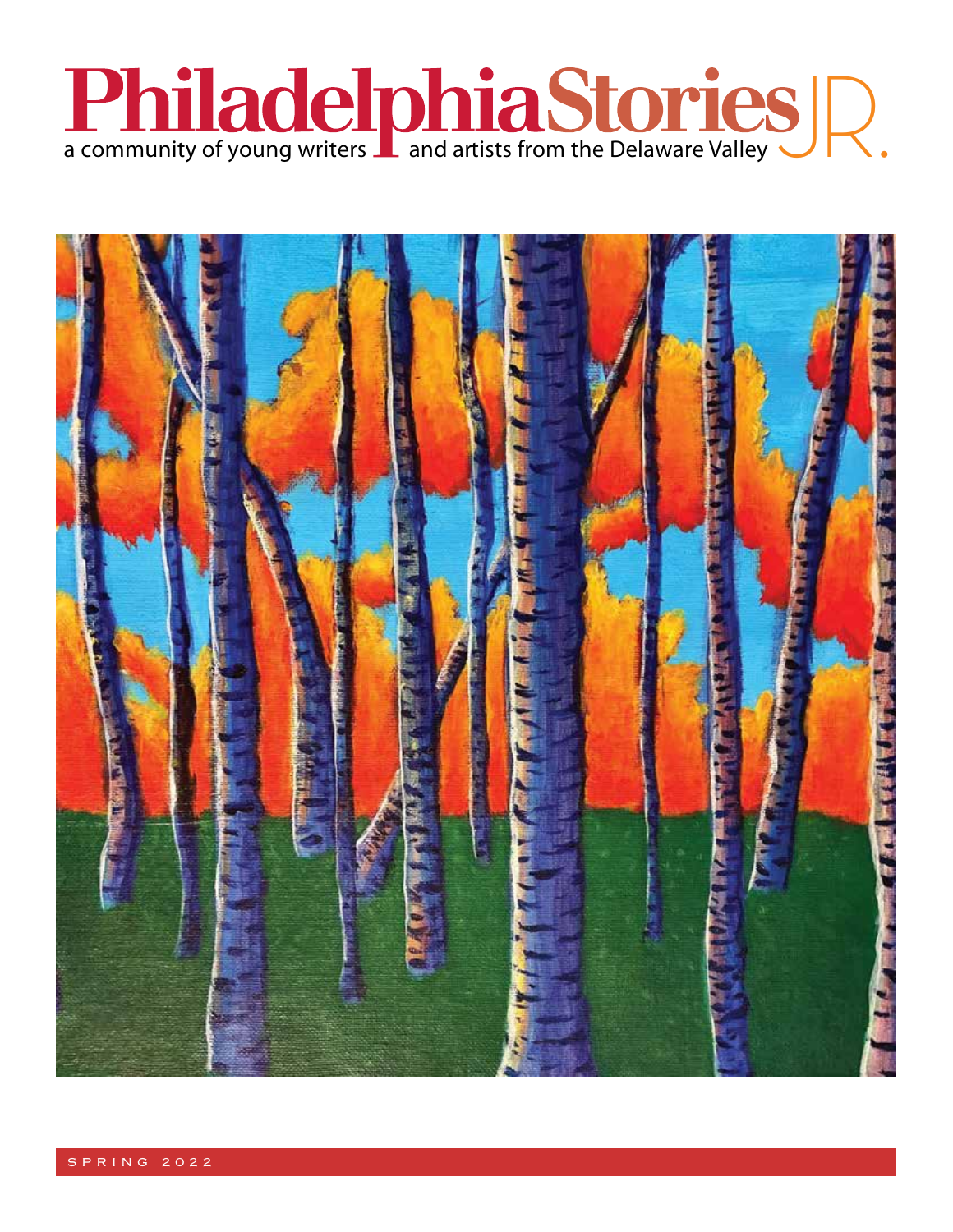# **Philace philace Stop**

#### CONTENTS

#### FEATURES AND FICTION

| 3  |                                                             |  |
|----|-------------------------------------------------------------|--|
|    | Demar & Christopher Thomas/Cunnigham                        |  |
| 5  |                                                             |  |
| 5  |                                                             |  |
| 6  |                                                             |  |
| 7  |                                                             |  |
| 7  |                                                             |  |
| 8  |                                                             |  |
| 9. | A Fox, Snow Leopard, and iPhone 13 (Excerpt)  Nusayb McCain |  |
| 10 |                                                             |  |
| 10 |                                                             |  |
|    |                                                             |  |
|    |                                                             |  |
|    |                                                             |  |
|    |                                                             |  |
|    |                                                             |  |

Please visit our website **philadelphiastories.org/junior-teen-all-issues/**, which features BREATHTAKING work by Heidi Jacobs, Evan Wang, and LoRon Pearson, Nusayb McCain, Demar & Christopher Thomas/Cunningham, and Adaline Sand!

#### **PUBLISHERS**

Carla Spataro Christine Weiser

\_\_\_\_\_\_\_\_\_\_\_\_\_\_\_\_\_\_\_\_\_\_\_\_\_\_\_\_

**ART DIRECTOR** Derek Carnegie

WEB DESIGN Red Steel Creative

#### Board of Directors

Gia Cavalli Alex Husted Daniel Johns Jim Knipp Gary Zimmaro

Lead Editor Malik Askia-Howell

#### Student Editors

Evan Wang Grace Morrison-Wesley Anthony Wallace Symphony Wallace

#### Mentoring Editors

Angel Stewart Ginny Simone Christina Rissell



SUPPORT PROVIDED IN PART BY THE PHILADELPHIA CULTURAL FUND.

*Philadelphia Stories* is a non-profit literary magazine that publishes the finest literary fiction, poetry and art from Pennsylvania, New Jersey, and Delaware and distributes free of charge to a wide demographic throughout the region. Our mission is to develop a community of writers, artists and readers through the magazine, and through education programs such as writer's workshops, reading series, and other affordable professional development programs for emerging writers and artists. *Philadelphia Stories* is a 501c3. **To support** *Philadelphia Stories* **and the local arts, please visit www.philadelphiastories.org/donate to become a member today!**



ART **COVER ART:**

by Riley Dinnerman

10

 $12<sup>1</sup>$ 

14

9

by Majda Ftouh

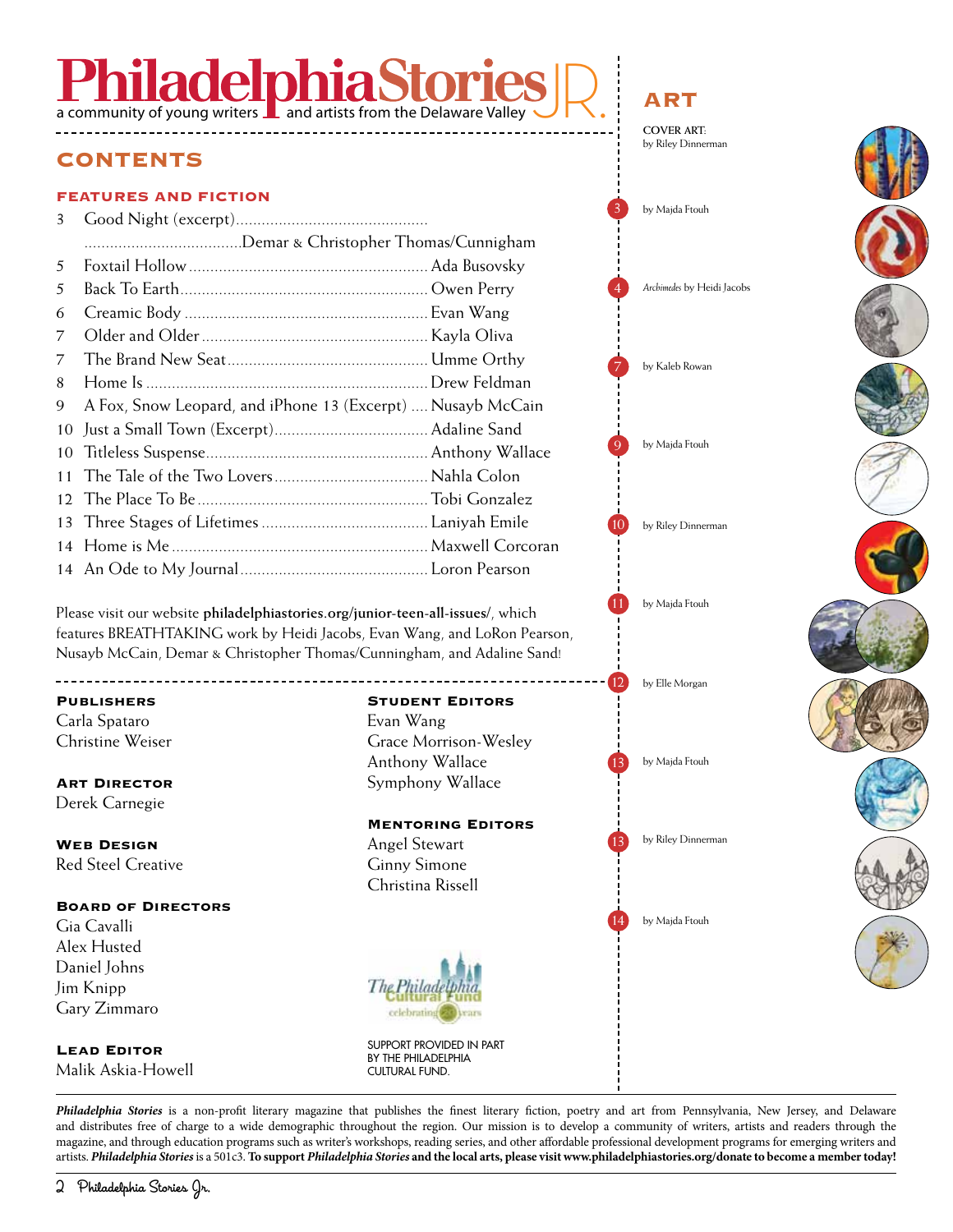# good night (excerpt)

by Demar & Christopher Thomas/Cunningham

"I'm...So…out…of…breath…" I struggle to say while being chased by loads of zombies. "My base is just around the corner…" Before I could even reach the corner, a zombie pops out and almost attacks me. "GAH!" I yelled, and I immediately punched it in its face and continued running, while still out of breath. I eventually made it home. "Ah, home sweet home!" I exclaimed in relief. I grab the wooden planks I got from some abandoned house across the street and nail them into my door, keeping the zombies out.

I look through my backpack for the food I took in a worn-out store, and I end up getting a can of beans out. "That's good enough. After all, I need to save most of my food." I put the beans in a bowl, and then put them in the microwave. While waiting for it to warm up, I run upstairs to my room and jump on my bed. Under the covers was my laptop. I don't really use it much, as it only helps me find more information about the infection…

But then, everything in my room started turning black and melting. "WHA-WHAT'S HAPPENING?!" I yell. I sprint for the door but that turns into black goo also. I go for the windows but that's blocked off too. Now, everywhere I look Is just black..There appears to be no escape! But then something speaks out to me. Someone's voice...That I don't recognize…

"It's nice to finally meet one of the longestliving survivors of this infection.."

"Huh? Who's there…?!?"

An entity slowly appears from thin air…

*Demaur and Christopher are 12 years old and live in Philadelphia, PA. They like puzzles, art, architecture and writing. They're still cooking up something special for Ethan's continuation, stay tuned!*

#### **See full story at:** philadelphiastories.org/junior-teen-all-issues



Majda Ftouh © 2022

## WRITING PROMPT:

#### The Fortune Teller - Eyes On The Future

Imagine you have the ability to clearly see and predict what the future will look like 50 to 100 years from now. What will that future look like? What do you envision?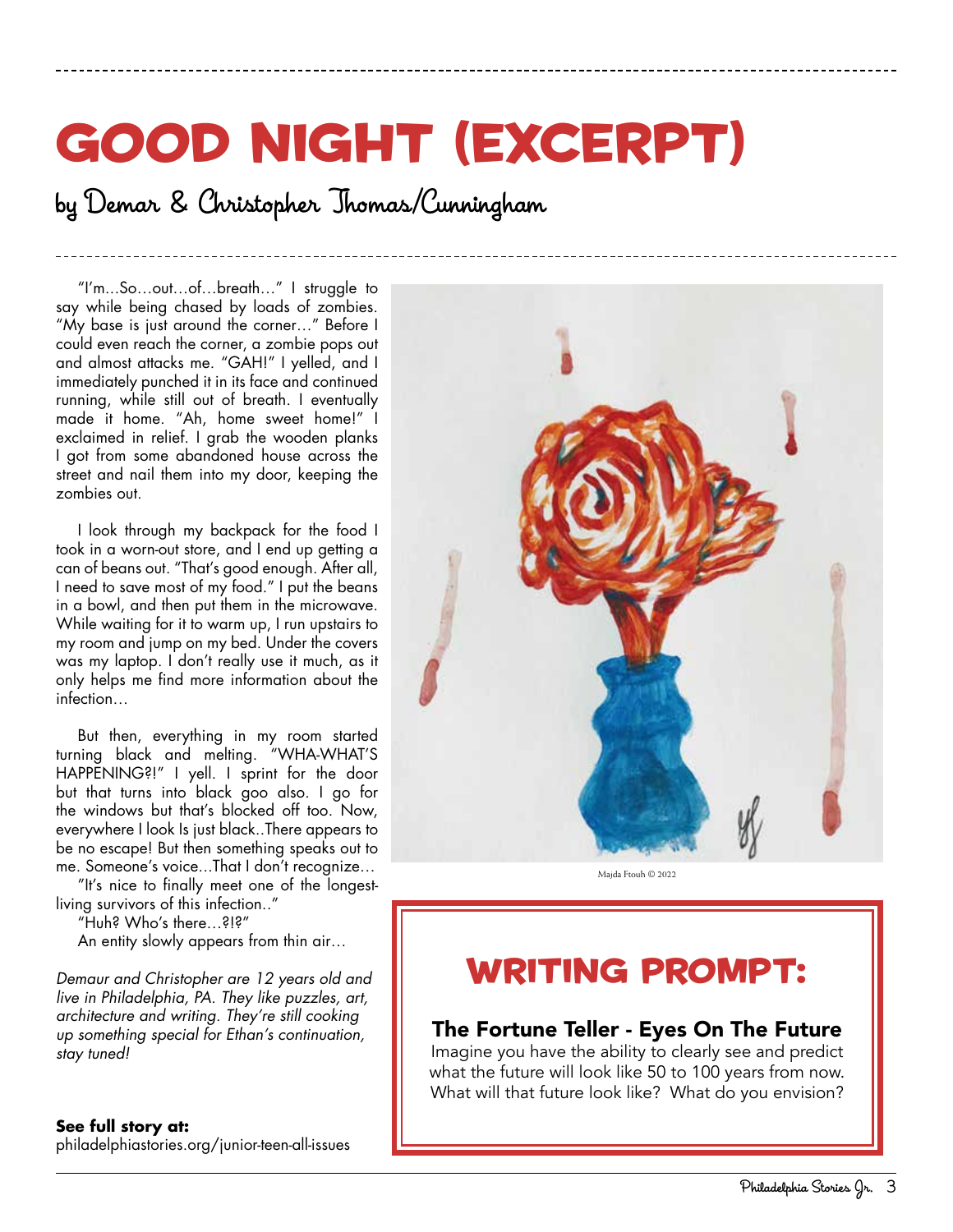

Archimedes by Heidi Jacobs © 2022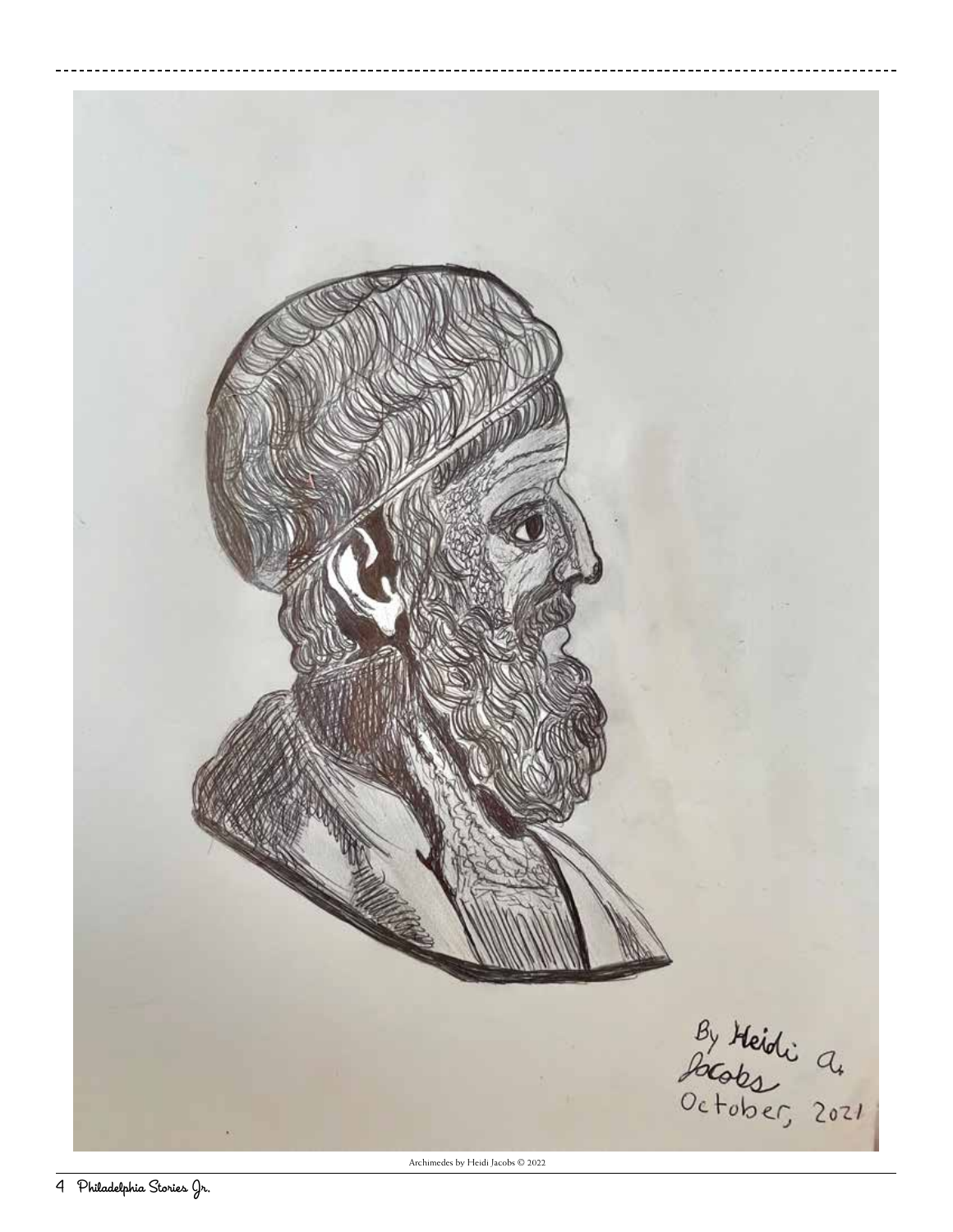# Foxtail Hollow

### by Ada Busovsky

Eliana dashed through the forest and around the barren trees; thorns scratched at her legs. Her yellow rain boots splashed the puddles on the trail as she ran. Eliana put a hand on her dark, green hat as a big gust of wind whooshed past, nearly knocking her over.

A storm was coming and, in Foxtail Hollow, a storm was never a good sign. Every time there was a storm something horrible happened. The last time there had been a thunderstorm, three children

in the village had disappeared.

But storm or not, she had to face it. This was just like in her dream: the storm… the forest… The Fox. She had to believe that it would all work out and she could face her fear and get her spell book back from The Fox.

Eliana stopped for a moment and picked up a short and sturdy branch with a pointed end, and then continued until she reached the end of the path. She stood in a clearing in the woods waiting

for it. She clutched the sharp stick to her chest. She was ready.

Eliana took a deep calming breath and swept her wild, auburn hair out of her face. She closed her eyes. She had to do this. She had to face her fear. There was no other way. She took a deep breath and opened her eyes again, staring out into the endless inky forest.

"Fox! she called. "I know you're there, come out!" Her words echoed all around her.

#### **Back To Earth**

By Owen Perry

Coming back from the cosmos is a curious thing As one gets used to the song of silence the stars sing But infinity gets infinitely maddening with time And life itself seems to lose its prominent chime So I began re-entry, for my own sake By diving down to the surface, cloaked in fire In the process nearly lighting my own funeral pyre Never once considering what would be at stake Until ground approached, then suddenly things mattered Before I could think, I landed, leaving my everything tattered Yet, my heart still beat, and a thought came to me whilst I was downed Finally, thankfully, I've returned to the ground Step by step I got my bearings, like a phoenix picking up each and every feather As I realized that even the worst times were times that I could weather Taking in my second wind, I began to soar Piercing the skies, living more Soon, the ringing of school bells brought me out of the air But the grin on my face replaced any care For I knew one thing in this blazing rebirth After all this time, I've come back to Earth.

*Owen Perry is a 15 year old sophomore currently studying at Lansing High School. He has a deep passion for all sorts of creative writing, and intends on making a career out of it.*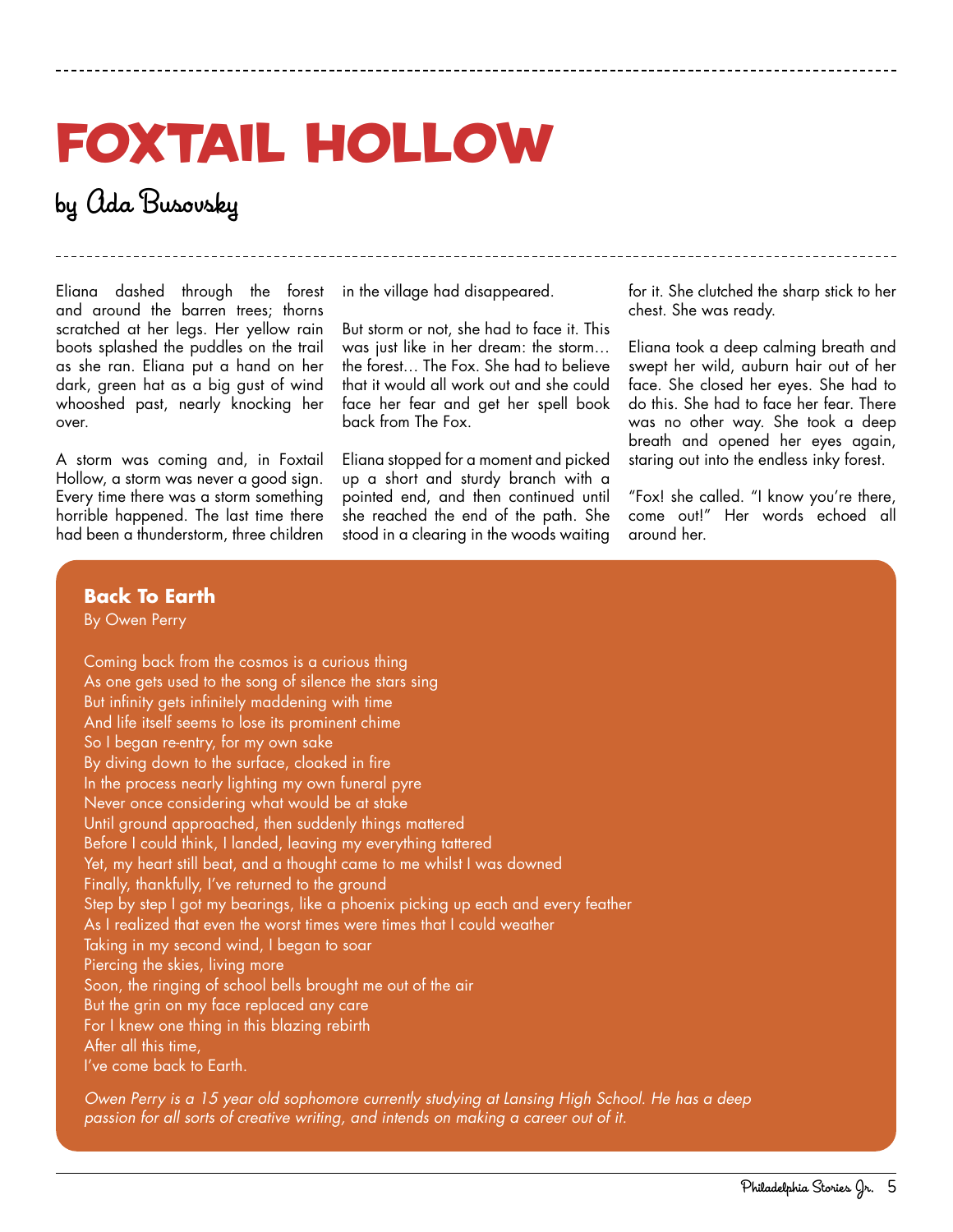#### **Ceramic Body**

By Evan Wang

now and then i still find it hard to love the mess i was born as and have become *there i go again—*

but this clay figure has already been molded went through the roaring fire of a kiln my body is made, can't be changed wish i could break it, then replace it

fragile beauty crumbles to the touch waiting for the set of hands that would keep me tough my ceramic skin is no less than a bluff call it an exhibition for the hollow one

there's glaze for the cracks gained not from old age below my eyes, in the bags i keep my sculptor heart there pressed to change any flaw is fatal the louvre (cap L?)will be my final home or else i'll tip myself over the shelf

and when i shatter my skin would flake off break off like puzzle pieces then i start scrambling to reach for the paint reach for the clay reach for the white cloth that hides the day

natural beauty, still a conduit of insecurity no more tour, exhibition, gallery hide me away till i stop scratching at my new skin because it pains the artist to see pieces of me lying on the floor when i've spent so long piecing me together

*Evan Wang is a freshman at the Upper Merion Area High School. After picking up the pen two years ago, he's never let it down. He currently resides in King of Prussia, PA with his parents who support his poetry despite not understanding a single word. Evan loves reading, listening to music, journaling, and diving into some watercolor and colored pencils from time to time. His biggest inspirations are Amanda Gorman, Savannah Brown, and his life.*

The dead trees beside her cast a shadow like a spiderweb against the cool dirt.

"I said come out!" she shouted, her breath clouding in front of her eyes.

Suddenly, she heard the crunching of leaves under foot. Eliana squinted against the dim light cast from the sinking sun. Then, she saw it.

"Ahhhh!" Eliana shrieked, her voice cutting through the silent air.

"Shhh…" The creature soothed.

Eliana took a sharp breath in.

"But... but…" she stammered, staggering backwards until she hit the ground.

 "You're not The Fox!" Eliana whispered, bewildered. Her chest tightened with panic.

The beast gave a cunning smile.

"I know."

Then the beast let out a guttural cry into the twilight and a blanket of darkness covered the world.

*Ada Busovsky is thirteen years old and loves to write novels and short stories. She has been writing since she was nine, and is currently working on a novel that she hopes to publish one day. She also enjoys baking and doing gymnastics. Foxtail Hollow is her first published piece of writing.*

> Do you have a story, poem, or drawing to submit? visit

**www.philadelphia stories.org/junior**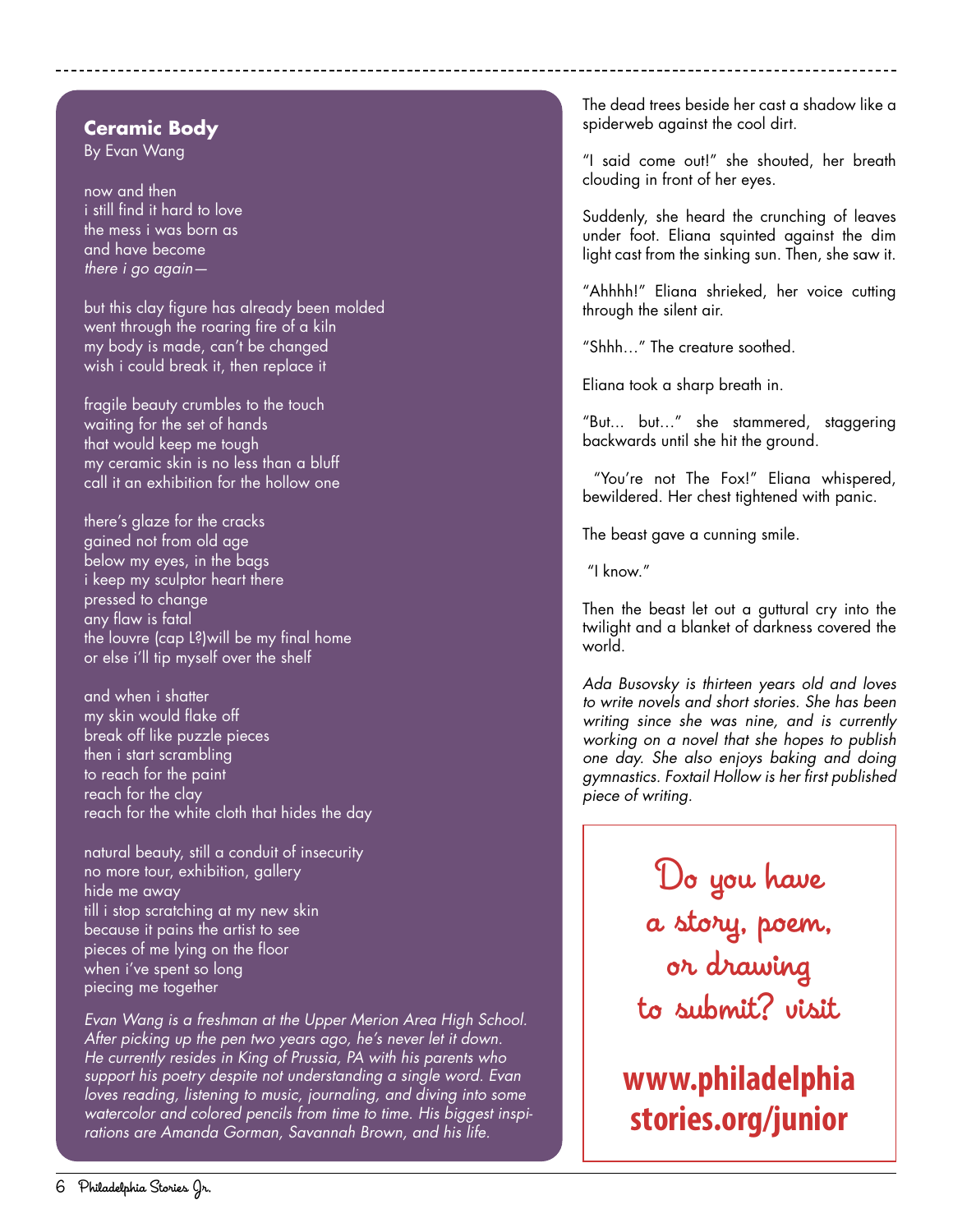

Kaleb Rowan © 2022

#### **The Brand New Seat**

#### By Umme Orthy

#### **Older and Older**

By Kayla Oliva

Right when I turned one My life had just begun Started doing things I had never before done

Started getting older and older As my birthdays became colder So much has happened, I can't even lie But my heart gets stronger each day that goes by

I'm getting older and older And everyday bolder I know I can handle Everything this world has put on my shoulders

*Kayla Oliva is 12 years old. She enjoys softball, taking dance classes, hanging out with family and friends, and putting her thoughts to paper. She won the Young Authors Award and was published multiple times. Her motto is "always be the reason someone smiles today."*

For five years in Bangladesh, I attended a private, coed primary school. Every day when I came to class, I sat at the back with all the other girls, while the boys sat in the front row. Girls were given the old textbooks, whereas boys were given new textbooks. Also, when girls raised their hands to answer a question, most teachers would not call on them to respond.

The unfairness of this two-tiered system was lost on me at the time. As a girl in Bangladesh, I understand this not as inequality, but as a conviction. It is an accepted practice to discriminate against girls regarding many issues like education, health, and economic opportunities. I did not have the faintest idea that girls were marginalized in many aspects of life in Bangladesh. We were made to believe that it is okay for girls to have fewer opportunities. I was taught that I can't have the same freedom, resources, and opportunities as boys can have. As a result, a kind of inferiority complex took hold of me.

A few years later, after arriving in the United States, I enrolled in school. When I walked into the classroom for the first time, I lowered my head, found a place in the back of the room, and sat on the floor. I shuffled timidly and looked toward Ms. James. She pursed her lips and frowned. I panicked. Did I do something wrong? Was I disrespectful? Did I obey the rule? My mind was racing.

"Umme, what are you doing?" she asked calmly.

I didn't respond.

"Come sit at the front, next to Jack, okay?" She smiled and reached out her hand, pulling me forward and leading me to the first row to sit next to a boy, something I would never dream of doing back home.

There, sitting at the front of the classroom, I felt an excited tingle in my stomach. This is where I wanted to be, this is where I belonged. At the front of the classroom, besides the boys and, of course, the girls.

That brand new seat made me more confident and more motivated to face challenges and opportunities that in my homeland I was made to believe were meant for boys only.

*Umme Orthy is a graduating senior at Science Leadership Academy at Beeber in Philadelphia, PA. She is headed to Haverford College this fall. She loves traveling, art, spontaneous weekend outings, and music.*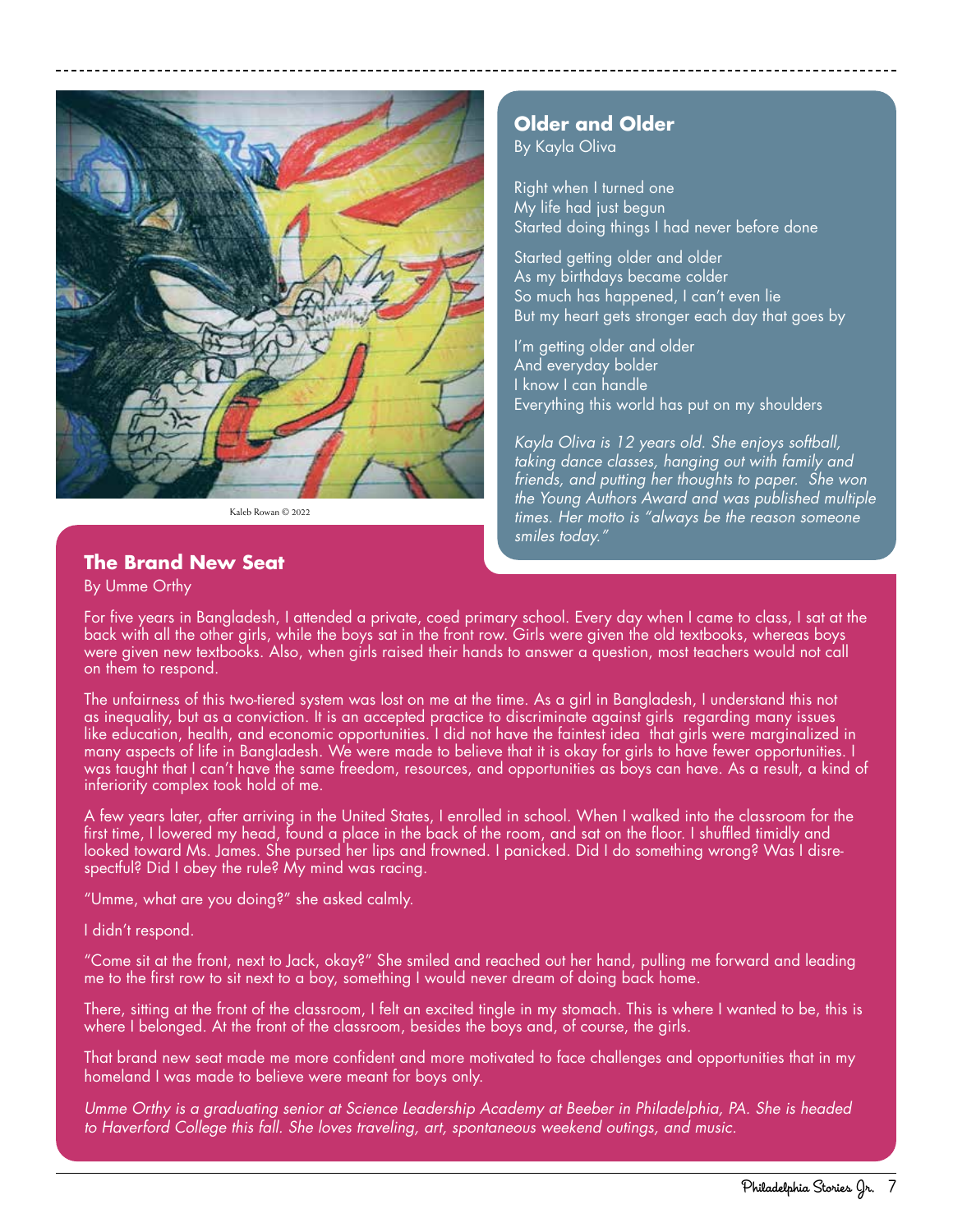#### **Home is…**

By Drew Feldman

Home is–a place Behind the stained glass doors The entranceway with stacks of shoes The rug caked with the dogs' DNA The kitchen where food crackles and pops like laughs at the dinner table Crash! Smash! Dad breaks another personal weightlifting record Sitting together as the movie opens Snuggled under blankets by the warmth of the fire The ominous creak as you walk up the stairs The scars on my bedroom door from dogs' scratches The bedroom that has kept me safe and harbored me for so many years

Home is–community The smell of taco steam wafting from the corner restaurant My school since kindergarten, just blocks away Pillow polo with the same gym teacher for the past nine years The talent show, being a safety patrol The park where countless pickup basketball games have been played My closest friends' houses like my second and third homes The UPenn college campus where my dog and I roam The water oasis only three blocks away–summer joy swimming with friends

Home is–a feeling

Love, comfort, support, courage, resilience The love of licks and cuddles that my dogs give unconditionally The comfort of laying on my sister's cloud pillow The support from my mother when a school assessment nears The courage my 75-pound dog gives me when she goes outside at night The resilience my dad inspires when I get injured playing sports

Home is–activities

When the ping pong ball drops after the sweep of my racket hits it over the net The bounce of the basketball against the cold stone patio, then the swish The pitter-patter of my feet in the hall as I practice fencing advances and retreats My fingers slamming against the keyboard - I am alive, I am dead, I am respawned The beep of the oven, the cinnamon sugar aroma, snickerdoodles ready to devour

*Drew Feldman is an 8th grader at Penn Alexander School. He lives in West Philadelphia with his sister, parents, and two dogs. Drew is a competitive fencer. In addition to writing poetry, he also enjoys filmmaking and editing, as well as coding. In the future, he hopes to become a software engineer or a lawyer. Next year Drew will be attending Friends Central School.*

www.philadelphiastories.org/junior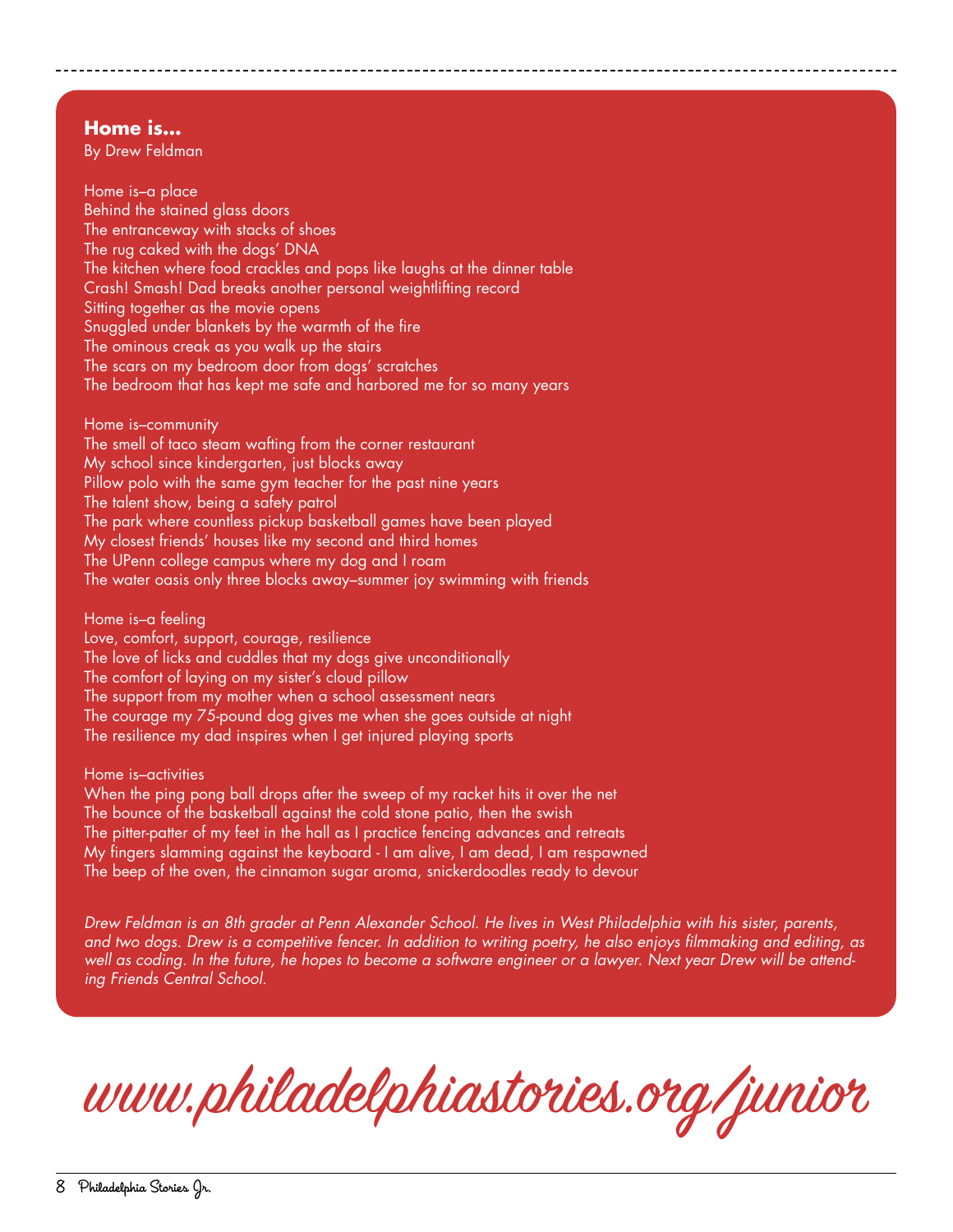## **IPHONE 13 (EXCERPT)** by Nusayb McCain A Fox, Snow Leopard, and

A snow leopard, named Snowy, lived in the Himalayan mountains while a fox lived deep down in the grasslands. The fox, named Nick, traveled up to the mountains. Once at the top of the mountain he saw the snow leopard. The fox at first was surprised and nervous but after Snowy smiled and growled at Nick, they both burst out in a huge laugh. They quickly became friends and

decided to travel to New York. They started their journey by packing huge nutritious lunches.

Snowy said good-bye to his family and Nick wrote his family a good-bye letter. They were almost to New York when in Pennsylvania, an angry mob of Earth ponies ambushed them. The ponies appeared extremely angry and

Nick and Snowy had no idea why. A pony named Hitch chased them to New York…

*Nusayb, age 8*

**See full story at:** philadelphiastories.org/ junior-teen-all-issues



Majda Ftouh © 2022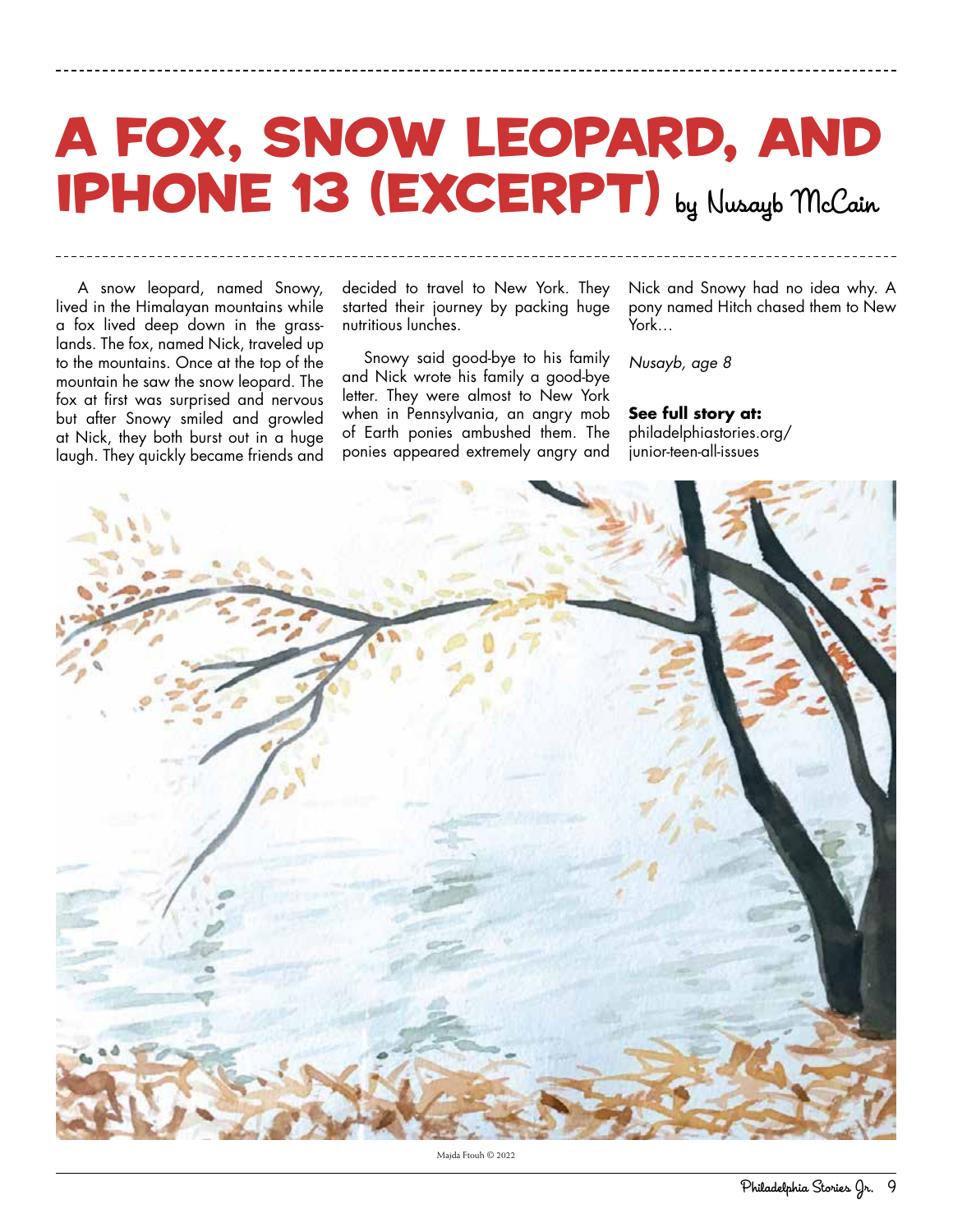## (EXCERPT) by Adaline Sand Just a Small Town

The dark clouds boomed loudly, making a thump. I ran quickly into the gas station, splashing water into my shoes. The bell rang as I walked into the candy-filled store. Finally, a familiar face! "Uh- Aira! Didn't know I'd see you..", she looks down at the register. Blue shuffled awkwardly, putting her hands behind her back. I looked down, grabbing a white chocolate Hershey's bar. I didn't want her to feel awkward. I pull

#### **Titleless Suspense**

By Anthony Wallace

As I crept in the night, I heard a creature tiptoeing up the steps. I heard its heart beating, oblivious and unsuspecting. Tha-Thump-Tha-Thump… Ignorant to the dangers that lurk in the dark. In particular, ME.

Sixteen stairs for them to climb, And one by one they go. So amusingly incognizant. Tha-Thump-Tha-Thump… And as they get closer to the top, They just don't know It's About To Go Down…

#### **BOO!!!!**

Its heart races at the speed of light. Terror engulfs its face. It cries and screams in terror, And then I turn on the lights…

"What's up, sis?"

*Anthony Wallace is 14 years old with a wide variety of interests. Along with writing, his interests include reading, aerospace engineering, playing basketball (and burying his opponents 100 feet under), cooking, and "being the best me that I can be".*

out my small pocket book, meticulously counting every coin. I'll have to have ramen again tonight. Blue comes back from behind the counter. "Is that all?", she asks, "Sure."

I walk back outside into the rain, my apartment is just across the street. I run across, looking quickly for any cars. I glance behind me and see a shadow slipping into the darkness. The Ring

> doorbell,bright blue light, makes me remember I forgot my keys. Oops. Buzz. "Who is it?"...

…Could this day get any worse? I scroll on the radio, finding nothing on the FM channel. "AM it is" Static. When I was just about to turn it off, I heard a voice.

At first it was just static, going in and out. "In- the- apart- 306". That's my room number. I listen, furrowing my eyebrows. "Sir? When are we going to take her?". I turn up the volume. "We'll decide later. How much will we get, Blue?" Blue? Blue, that's my only friend! The only person who had been nice to me. The only one. "4 million, Sir, from dad's-", it cuts off. I click the button to turn the radio off, with tears in my eyes. I would never think anyone would betray me like this. Oh God, what do I do?...

*Adaline Sand is a 12 year old from West Philadelphia. She is in seventh grade at SLA Beeber Middle School in Philadelphia, PA. She has been an active Mighty Writer since September of 2021.*

**See full story at:** philadelphiastories.org/ junior-teen-all-issues



Riley Dinnerman © 2022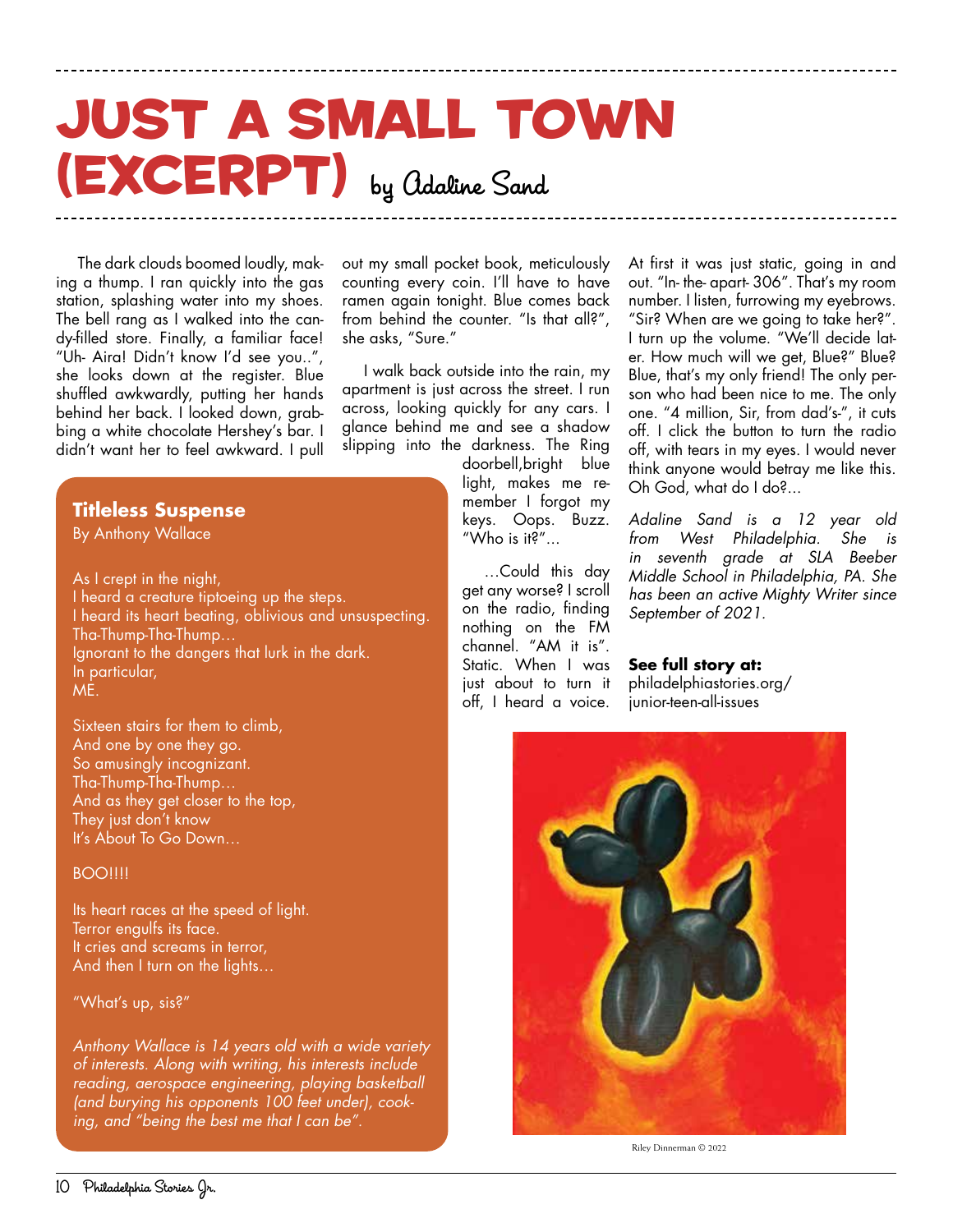# The Tale of the Two Lovers

### by Nahla Colon

She deserved the world. She deserved me, he told himself. His love for the girl was beyond the heavens and earth, the stars in the galaxy - infinite. He craved her, she was everything he wanted and more; her smile was soothing like the ripples of the ocean, and her eyes resembled sweet honey nectar. They lived In the woods, in peace, the voices of the birds heard as they soared through the sky.

They were alone, with not a single being to be witnessed. The naked trees that guarded the woods could be seen through the dark hole of the window as the gaps of moon light peered in. "I love her, she needs me, and what I did was good for her. She's happy now, peaceful,¨ thought the boy. He knew that the girl lived an unfortunate life. Everyone would say how good she was, how beautiful she looked, how funny she could be, and yet they´d hurt her and

led her astray. He wanted to be the one to love her and put her out of her misery.

He held her hand, his was endowed with warmth while hers was cold as ice, ¨I want to take you somewhere special," he whispered to the girl. She was silent and he took that as a yes. As he entered the woods, the night air carried something vile. He carried the silent being he loved most in the world as the cricket's melody filled the air. Trees greeted them while the stars lit the two love birds through the darkened woods. The boy, madly in love, allowed his lungs to be filled with the moist, crisp air. He took the girl to the river near the stranded walnut wooden cabin. He always wanted to take her there. It was beautiful, bewitching,and angelic just like her. He viewed her striking features once again. He listened as the river crashed against the rocks.

He held the girl close to him and gave her a kiss on her cheek. The moon hovered over the two and watched above as they held hands once again, his were warm while hers was cold. He simply couldn't let go yet he knew it was for the best, ¨At last you shall be free,¨ he said to the girl as her hushed rotten corpse sank along the river stream. She was truly free….

*Nahla Colon is an inspiring writer and poet with an eternal passion for literature. She uses her imagination to escape to a world of her own and simply adores Mother Nature and all of her hidden beauty. She involves herself in hobbies such as traveling, writing and reading. She "longs to live in a field of flowers with the one she loves most and write away her feelings as the sun kisses her skin and the earth neighbors her".*



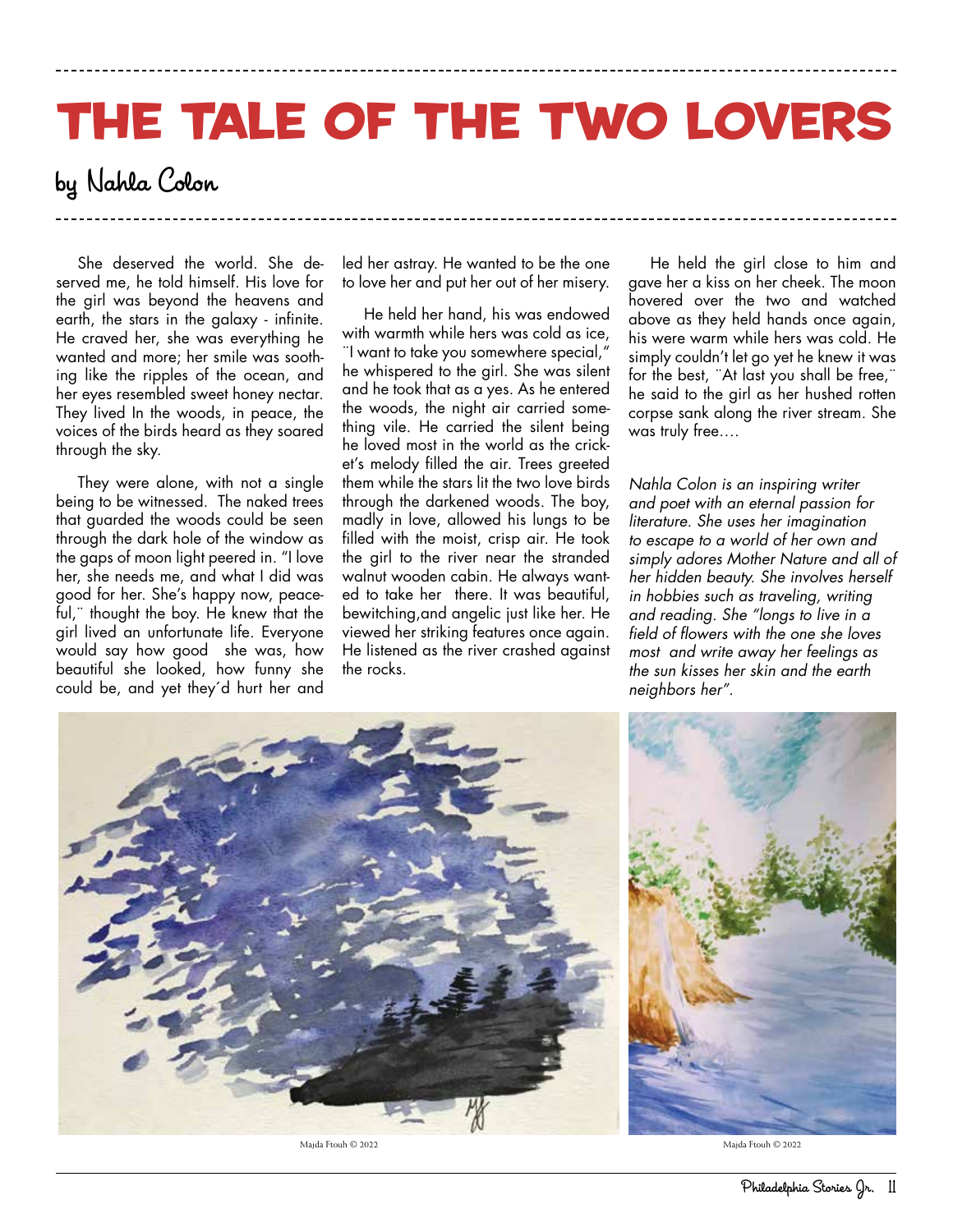

Elle Morgan © 2022 Elle Morgan © 2022

#### **The Place To Be**

By Tobi Gonzalez

Home. The feeling of home, the smell of home is wonderful. You smell your mom making homemade food. You feel the soft blanket on you while watching a movie. You smell the fresh air through your window and feel the cold air on your face. It smells like the park you played in with your friend or the feeling of playing in the snow. But even though you have fun being outside, you still remember home.

There are a lot of different things that families do at home. Some like to spend time with each other while others go on their own paths. Some like to clean their home every day while some clean whenever people come over. Some decorate their home every holiday while others don't. It doesn't matter, it's still home.

Many memories are made at home like welcoming home a new family member, having parties with friends and family and playing games and watching movies with your family and friends. No matter where you go you bring these memories with you. You may get homesick and when you do, you can go home.

Home. It's a shelter. It's family. It's a memory. It's love. It's the place to be.

*My name is Tobi Gonzalez. I'm 9 years old. I'm currently in 4th grade at George W. Nebinger Elementary School. I live with my dad, mom and toddler brother in South Philly. My favorite subject at school is math. I also love to do art and to write. I mostly make abstract drawings and paintings and write realistic fiction stories. I'm a person that likes to make others laugh and be happy. I draw pictures and text inspiring quotes to my friends and to my family to make them smile.*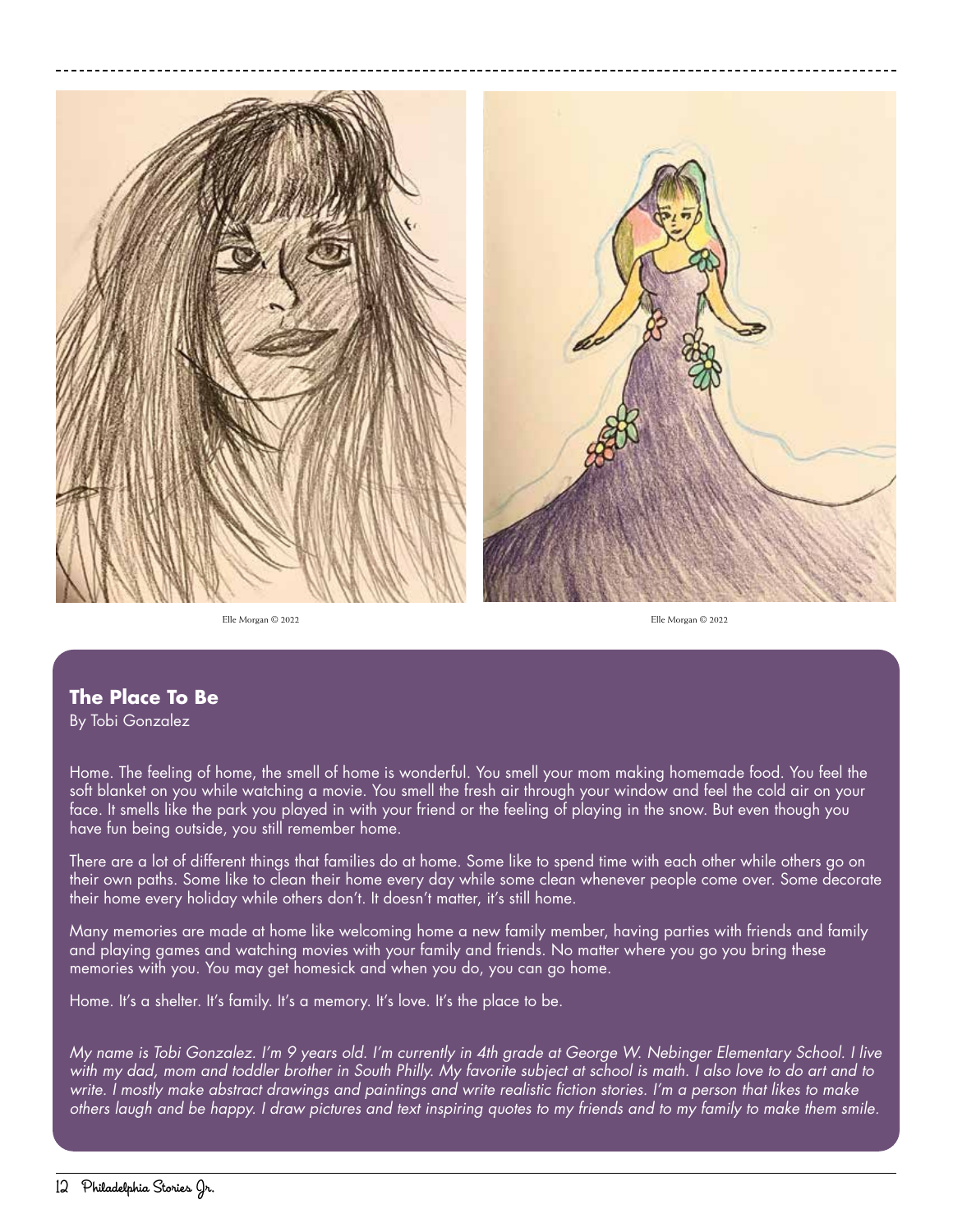

Majda Ftouh © 2022

#### **Three Stages of Lifetimes**

By Laniyah Emile

The red brick row home Here the sun shines through broken glass windows The silent cries of rising yellow crescent sunsets Sound still foreign to me Here is the row home Rebuilt Reborn Three stages of lifetimes Three roads watching Dorothy walk by without her ruby slippers Is there a place like home? Blood of open wounds traveling down the wooden staircase There is no place like home Flying monkeys eating through the gas stove Gasoline smells throughout the house Bottles throughout the rooms The Tinman may need a body Gasoline cans won't hold him much longer Living room bare The shine of the silver moon Brings spirits dancing around

*Laniyah Emile attends Franklin Learning Center High School in Philadelphia, PA. She started writing poetry during the pandemic while the world was silent. She wrote loud and passionate words in her notebook during her free time, and those lovely moments paid off.* 



Riley Dinnerman © 2022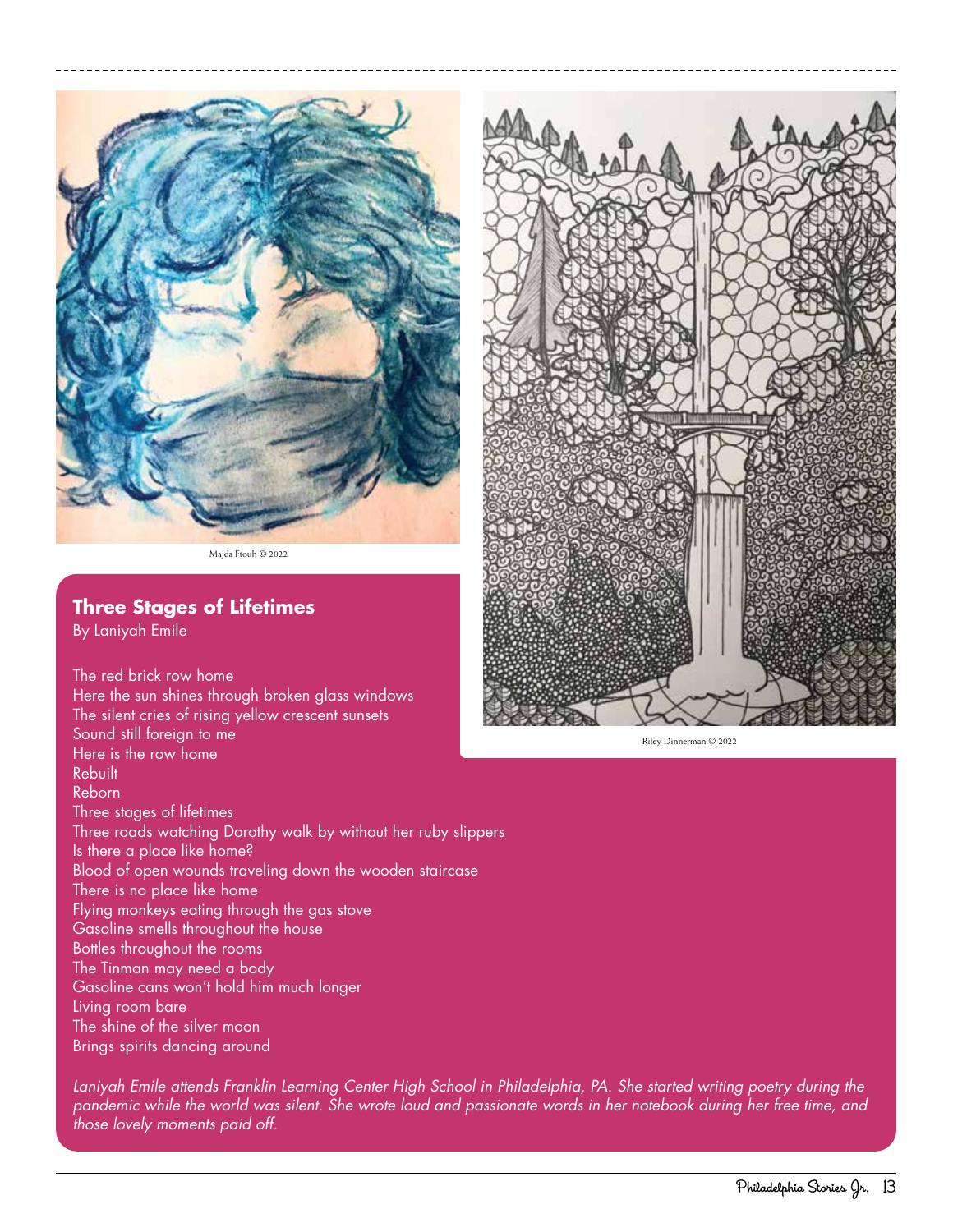#### **Home is Me**

By Maxwell Corcoran

Whether it's the November chill clutching onto my cheeks, clawing its way down to my thighs as I hear the salty waves crash onto shore - or it's the warmth of my bedroom, rain pattering on my windows, music transporting me to another world… Home is where I feel safe, where I can be who I am and not feel judged or afraid. Home is wherever I decide it to be, and that's better than any house, any skeleton of a building that I merely occupy. Home is wherever I am, wherever I blossom, wherever I grow, wherever I learn.

Home is me. I am my home.

*Maxwell is a 7th grader in West Philadelphia. In his spare time, he likes to write, make music, and draw. His biggest inspiration when making all kinds of art is what he sees around him and events going on in the world.* 

#### **An Ode to My Journal**

By LoRon Pearson

Characters turn into words, Turn into lines, turn into stanzas. Letters hum in a phenomenal symphony Orchestrated by a composer of much experience. The beauty of it cannot be described or obtained, Only viewed.

Creativity flows through my veins Like blood as I attract Pen to paper, a relationship unmatched by others. As i scribe your presence, you start to fade from my memories, Now only commemorated on a thin, vulnerable sheet. With your appeal, you draw me in and allow me to express my perspective whether I choose to or not.

You're the catalyst of my reflections, The canvas for my masterpiece. The home for my thoughts. The mirror to my reality. You highlight growth That simply would've been overlooked By my blind, ignorant, human eyes. You never judge or criticize me and my abilities, Only act as a support system.

You make me proud of my accomplishments. You make me proud of my writing. You make me proud of me. You make me "Me". You are me.

*LoRon, age 16*



Maida Ftouh © 2022

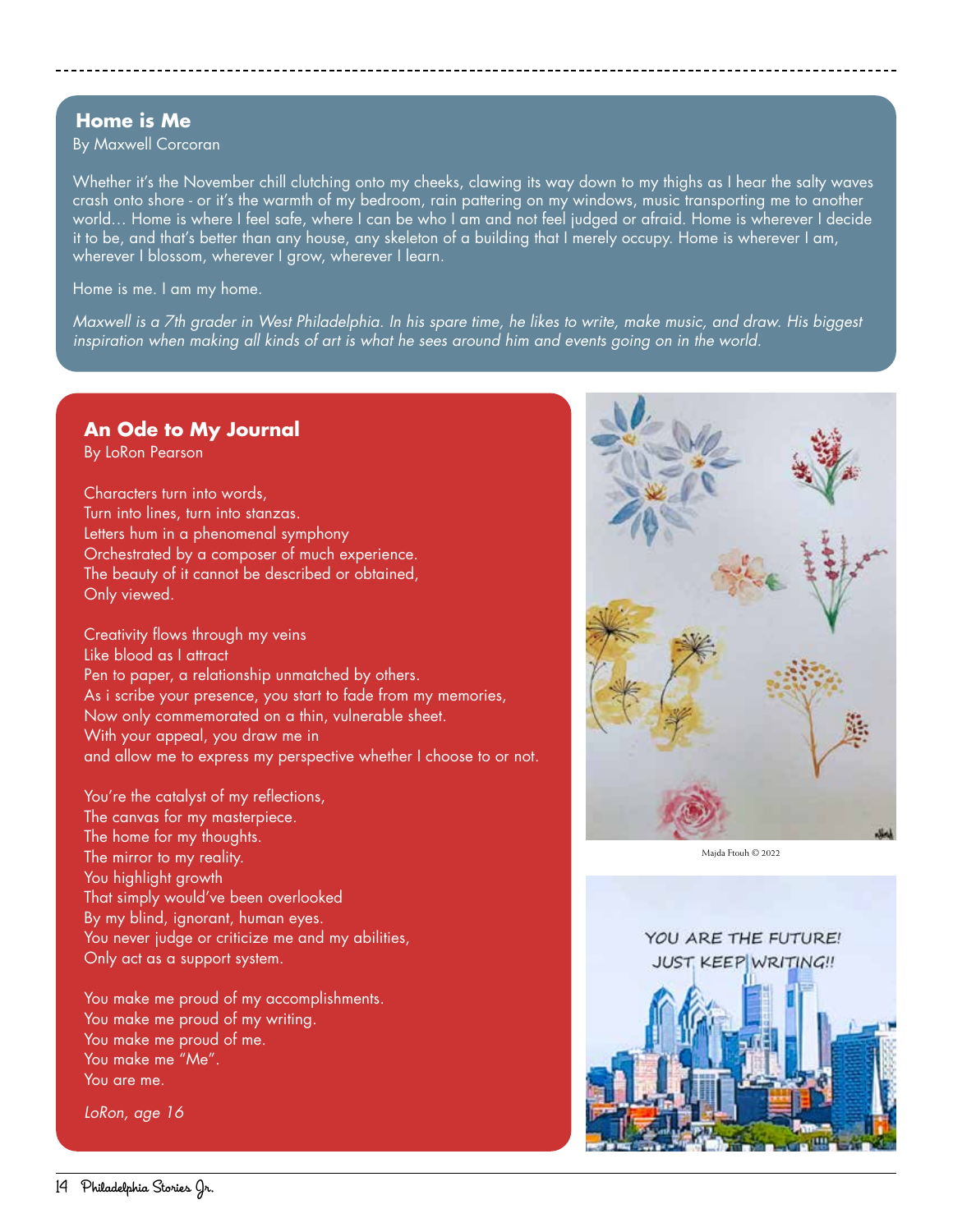|       |                                           | in print and FREE by making a donation today<br>I understand the importance of providing arts and culture that is accessible<br>to everyone through a publication like Philadelphia Stories Jr. |
|-------|-------------------------------------------|-------------------------------------------------------------------------------------------------------------------------------------------------------------------------------------------------|
|       | Baldwin (\$30-\$49)                       | Angelou (\$500-\$999)                                                                                                                                                                           |
|       | Buck (\$50-\$99)<br>Whitman (\$100-\$499) | W. C. Williams (\$1,000+)<br><b>Other Community</b>                                                                                                                                             |
|       | Here is my donation of \$                 |                                                                                                                                                                                                 |
|       |                                           |                                                                                                                                                                                                 |
|       | <b>Donation enclosed</b>                  | <b>Credit Card</b><br>Check                                                                                                                                                                     |
|       |                                           |                                                                                                                                                                                                 |
| Name: |                                           | City:___________________State:______________Zip:___________Email:___________________________________Phone#:___________________________                                                          |